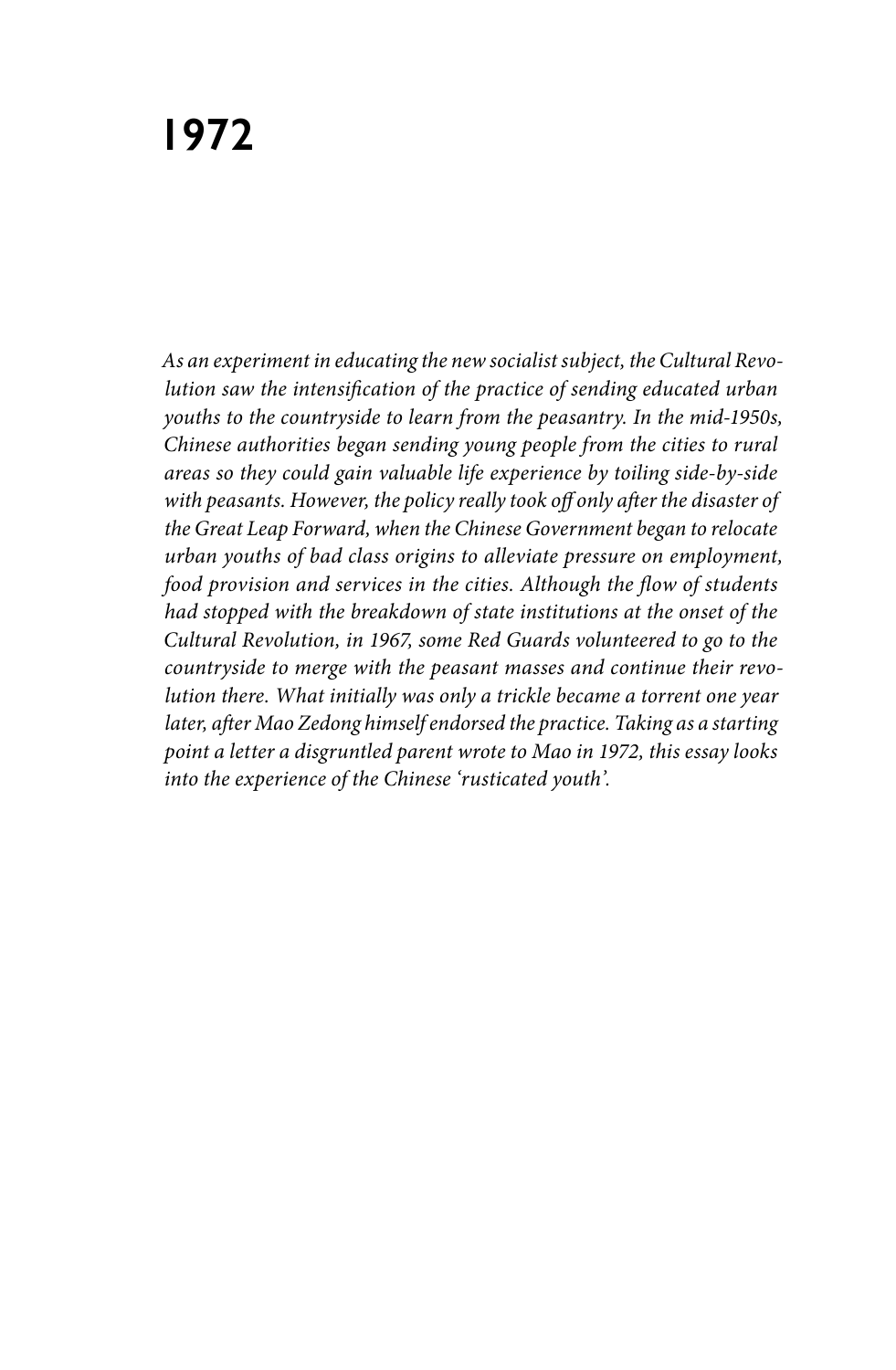## **Transforming Urban Youth into Peasants: The Maoist Rustication Movement of the 1960s–1970s**

Michel BONNIN<sup>1</sup>

n 1972, Li Qinglin was a primary schoolteacher in Putian, Fujian<br>Province.<sup>2</sup> He was annoyed because his elder son had been sent down to<br>a rural village eighty kilometres away—a fate no ordinary urban family<br>had been able n 1972, Li Qinglin was a primary schoolteacher in Putian, Fujian Province.2 He was annoyed because his elder son had been sent down to had been able to escape since the end of 1968. To add to Li's annoyance was the fact that, since his move to the countryside, the son had been unable to earn enough work points to feed himself properly. Just like the local peasants, the rusticated 'educated youth' (知识青年, abbreviated to 知青, *zhiqing*) had to earn work points every day to get a share at the time of the harvest, of grain and money, but most were given fewer points than the local peasants, in part because they were considered less skilled and robust and in part because the local cadres were unhappy about this burden imposed on them by the higher authorities, which reduced their meagre earnings. Rural labour was already plentiful, but they had been told that accommodating the *zhiqing* was a political task given to them by Chairman Mao. As a result, most *zhiqing* had to ask for help from their parents to sustain themselves. Li, for instance, had to provide food (bought on the black market) for his son, who had finished his yearly share after only six months, not to mention all the other necessary items, since the boy did not earn any money. In addition, even after four years of hard work, his son had no proper housing in the village.

As his younger son was almost sixteen and on the verge of also being rusticated, Li Qinglin became particularly worried. His own salary would not be enough to help sustain two hungry bellies. Li also resented the injustice of children of local cadres and leaders who were returning to urban areas 'through the backdoor' whereas the children of ordinary people had no idea how long their rural sojourn would last; theoretically, it could be forever. When Mao Zedong launched this movement with his famous directive of 22 December 1968, it was said that urban youth had to be re-educated by the 'poor and lower-middle peasants' (接受 贫下中农的再教育) and transformed into 'new-type socialist peasants' (社会主义新式农民).3 At the time, many young people were ready to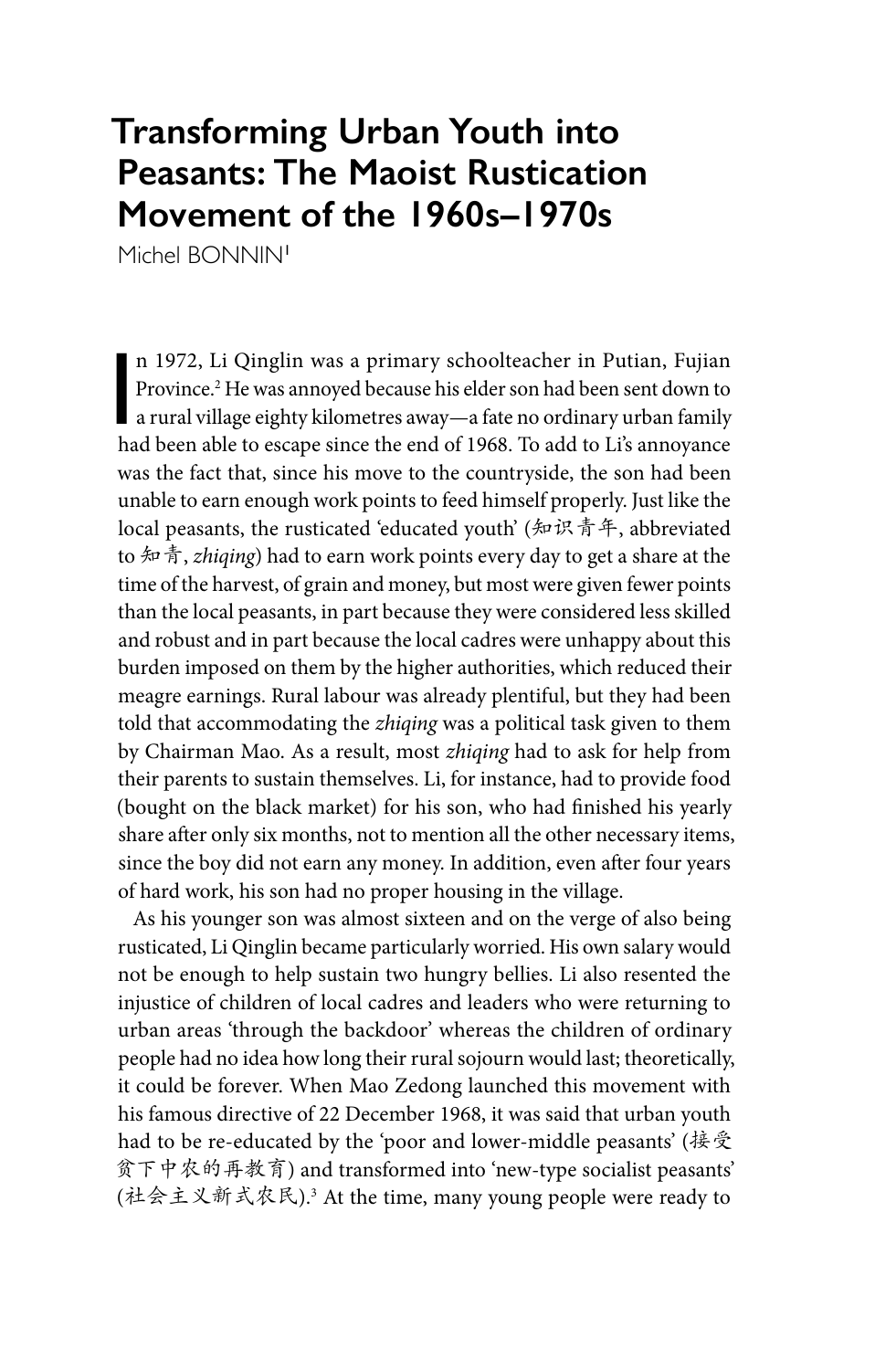enthusiastically answer any demand made by Chairman Mao; as for the others, they were not given a choice. However, after a few months in the countryside, even those who had been full of enthusiasm lost their zeal. Having lost their precious urban *hukou* (residence permit), they were not allowed to return to the cities, where they would be illegal residents without the ration cards necessary to buy food or anything else, and no possibility of obtaining a job or shelter. Only at the beginning of the 1970s were some *zhiqing* hired in their home city or recruited by the People's Liberation Army (PLA)—a phenomenon that became more frequent in 1972, when, after the failed escape and death of Marshall Lin Biao, most former leaders and cadres who had fallen victim to the Cultural Revolution were called back to the cities and given new positions. The first thing they did after being reinstated was to arrange the return of their children—by admission to the PLA or the universities that had just reopened. This was of course resented by those who had no special privilege or, worse, had 'bad class status' and thus no hope of ever leaving the countryside.

Stimulated by his desire to denounce injustice and, at the same time, get some help with his specific case, Li decided to do something that had traditionally been the last resort for people in China with a grievance: write a petition to the Emperor (告御状)—that is, Chairman Mao. Two letters were sent with no reply, but he did not lose heart. Having noticed that Wang Hairong, Mao's grandniece, who had by then become a leader at the Ministry of Foreign Affairs, received foreign dignitaries alongside the chairman himself, Li decided to send a third letter, through her. Then a miracle happened: on 25 April 1973, he received at home a letter containing three 100-yuan bills (almost seven months of salary for him) with a short letter in Mao's own hand, saying: 'Please find attached 300 yuan to help you a little with your problem. Such cases are widespread in the country, and will be dealt with in the standard manner.'

This was the first time Mao had directly sent a letter of reply to an individual, although he had already sent one to a group of Red Guards at the beginning of the Cultural Revolution.<sup>4</sup> As in the first case, the letter became a national political event and the name of Li Qinglin and the content of Mao's letter were soon known throughout the country. Mao was happy to appear as a benevolent ruler providing justice to the people and rectifying the ways of the bureaucrats who did not implement correctly his grand plans for the bright communist future of the country. His 'specialty' among the communist leaders of the world was precisely his regular use of the 'masses' to put pressure on other leaders and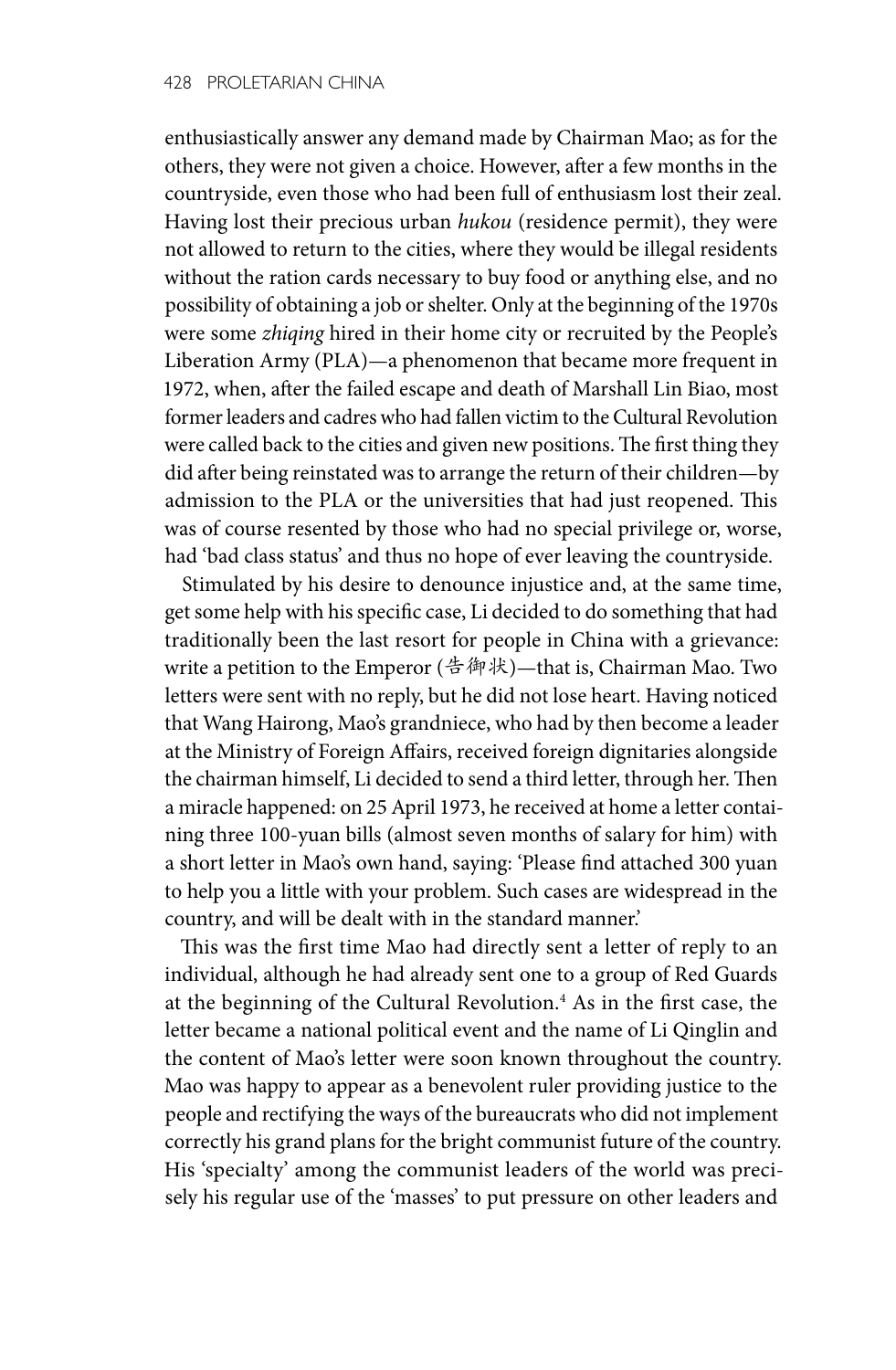1972 / 429

bureaucrats who did not follow his line—the Red Guards being a good example of a social group he had used and then discarded. Mao insisted that Li Qinglin should be given official positions at the local and even national level. Li, then, took this opportunity to denounce some local leaders and even became embroiled in the political infighting between the top leaders who had managed to survive the Cultural Revolution and the radical leaders who had been promoted through it.

Unfortunately for Li, after Mao's death on 9 September 1976, the top radical leaders were labelled the 'Gang of Four' (四人帮) and arrested, while the local bureaucrats whom he had denounced took their revenge. Considered the number-two representative of the Gang of Four in Fujian, Li was condemned to life imprisonment, which was later reduced to fifteen years. He was freed in 1994 and died ten years later in the humble house where he had written his letter to Mao. To this day, Li's image remains good among the former rusticated youth, not because of his later political activity, but simply because in 1972 he had dared to tell the truth to the Emperor. Mao had seized this opportunity to give a new start to the rustication movement, which was an essential part of his revolutionary strategy aimed at educating and training 'revolutionary successors'—a process he deemed essential to preserve the socialist system in China. After a slowdown due in part to the fierce political struggle that monopolised the attention of the highest leaders in 1970–71 and in part to the realisation that, after the worst of the political chaos, the cities needed fresh labour, the Chinese leadership recognised that if they wanted to relaunch the movement, it was necessary to improve somewhat the material conditions of the *zhiqing*, which in many cases were simply unbearable both for them and for their families.

## Relaunching the Movement

Feeling that Mao's letter to Li was a covert indictment of the leaders in charge of the country's daily management, Zhou Enlai lost no time organising the National Working Conference on the Rustication of Educated Youth, which took place in Beijing from 22 June to 7 August 1973. Drawing on the information collected by seventy cadres who had been sent to different regions to discover the main problems affecting the *zhiqing* and their parents, the conference adopted a series of remedial measures. As the inquiries had revealed that at some military farms officers had raped dozens of female *zhiqing*, some of these rapists were arrested and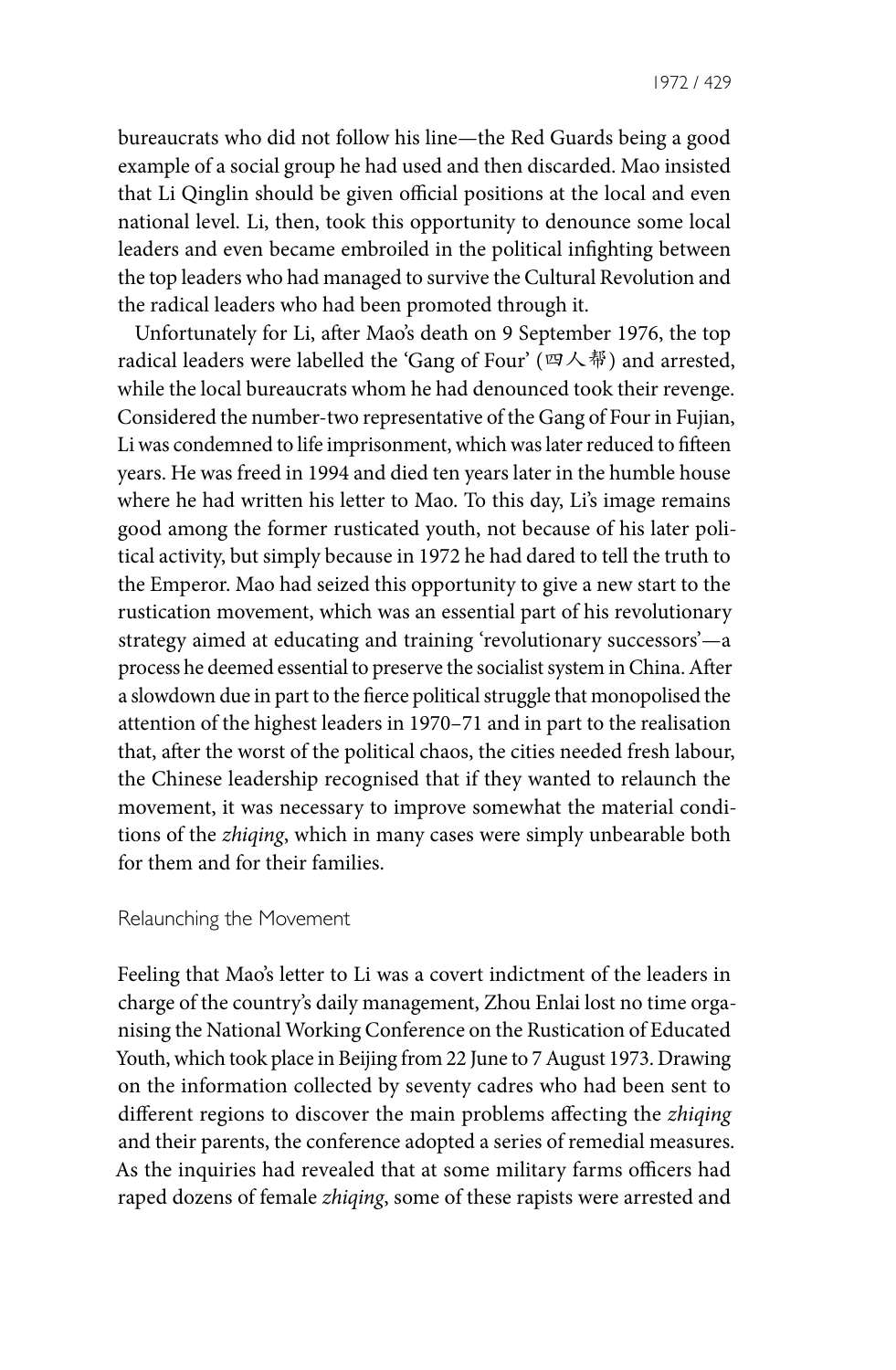condemned to death in a bid to reduce the anxieties of parents. But, with no systemic improvements concerning the rule of law in sight, the root of the problem remained, which explains why 10,000 cases of ill treatment of *zhiqing* (mostly rapes) were reported in 1976.<sup>5</sup>

Another decision taken at the conference was to insist on the responsibility of the leadership in the management of the system. At each level, 'small leadership groups in charge of rusticating the educated youths' (知识青年上山下乡领导小组) were established. The objectives of the measures taken during and after the conference were to improve the material situation of the *zhiqing* and to better control them. The subsidy paid to rural authorities for the installation of each *zhiqing* increased from 230 yuan to 480 yuan in the south and from 250 yuan to 500 yuan in the north. At the same time, the principle of equal pay for equal work was stressed in the hope of improving the number of work points given to the *zhiqing.* An important improvement for the wellbeing of the *zhiqing* was the insistence on regrouping them together for housing and for work wherever possible. More building materials were allocated. Having the *zhiqing* live in collective households (集体户) meant not only was it easier to rationally divide domestic tasks, but also the *zhiqing* felt less isolated and girls were less vulnerable to sexual harassment and rape. Where land and finance were available, the authorities encouraged the creation of *zhiqing* farms or plantations, where these youths worked together, sometimes with the help of an experienced peasant.

Working and living apart from the peasants reduced the occasions of conflicts between peasants and *zhiqing*, but it was at the expense of the original rationale of the movement: the integration of the *zhiqing* with the labouring masses and the re-education of young intellectuals by poor and lower-middle peasants. Regrouping *zhiqing* did, however, facilitate their monitoring, especially when the Chinese authorities established a new practice of sending 'accompanying cadres' to live in villages on a rotating basis to try to control the activities of the *zhiqing*, preventing them from evading work and organising political study in the evening. The presence of these cadres also gave some protection to the *zhiqing*, especially girls, against abuses. But they were not dispatched everywhere—the national ratio was about one for every 100 *zhiqing*—and the protection was far from sufficient, as we have seen.

Beginning in 1974, the city of Zhuzhou, Hunan Province, became the model for a new system, in which schools continued to designate those students who would have to leave for the countryside, but the parents'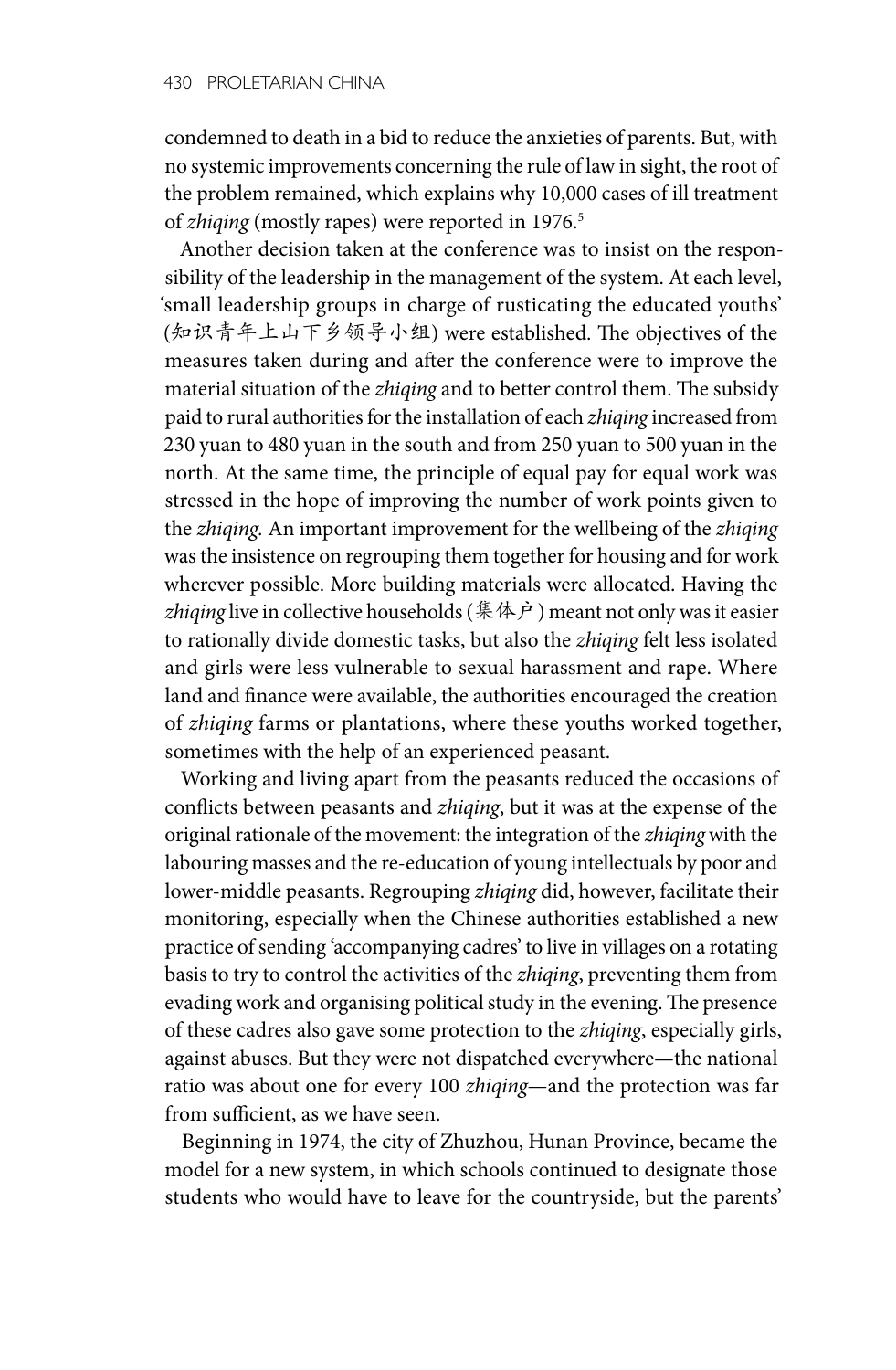work units took over the task of mobilising them and organising transfers to the village to which the units were 'hooked'. It was even more difficult than before to resist the transfer, given the enormous power of the work unit over the life of every family and especially considering the fact that the best chance for *zhiqing* to return home was to be hired by their parents' work unit. The Zhuzhou model was thus an important element in the development of what became, at the end of the movement, a pervasive practice of hereditary hiring in Chinese urban areas.

The changes resulting from the 1973 conference were not implemented evenly in all areas, but they brought a real improvement for most *zhiqing*. The basic problem at that time, however, was that an improvement of the material conditions of the *zhiqing*'s rural sojourn could not really satisfy them or their parents. At that point, the only question in their minds was: when will I be able to go home?

## States of Mind

This state of mind was already deeply entrenched among the *zhiqing* before the 1973 conference and it did not change with the new wave of youths who arrived in the countryside in the following years. The policy of rusticating urban youth first began in 1955 in imitation of the Soviet Union, but on a small scale. Before the Great Leap Forward (1958–62), less than 100,000 Chinese youths were rusticated and the policy stopped during the Leap. When this period of utopian frenzy ended in famine and economic breakdown, the pressure on employment, food provision and education in urban areas was so great it was decided to send large numbers of urban youths to the countryside. From 1962 to mid-1966, on the eve of the Cultural Revolution, 1,290,000 *zhiqing* were rusticated.<sup>6</sup> At that time, this policy focused mainly on youth of 'bad class origin', who were discriminated against in access to high schools and universities as well as jobs. These people were given the opportunity to 'redeem' themselves by going to 'places where the country needed them most'. After they discovered that those rural places were not as idyllic as they had been told and that their prospects of returning home were dim, their mood was quite low and a number used the Cultural Revolution as an opportunity to go home and 'make revolution' there, asking the authorities to stop the 'revisionist' rustication policy. However, the Maoist nature of the policy was eventually reiterated and they were all forcibly sent back to the countryside before the end of 1967.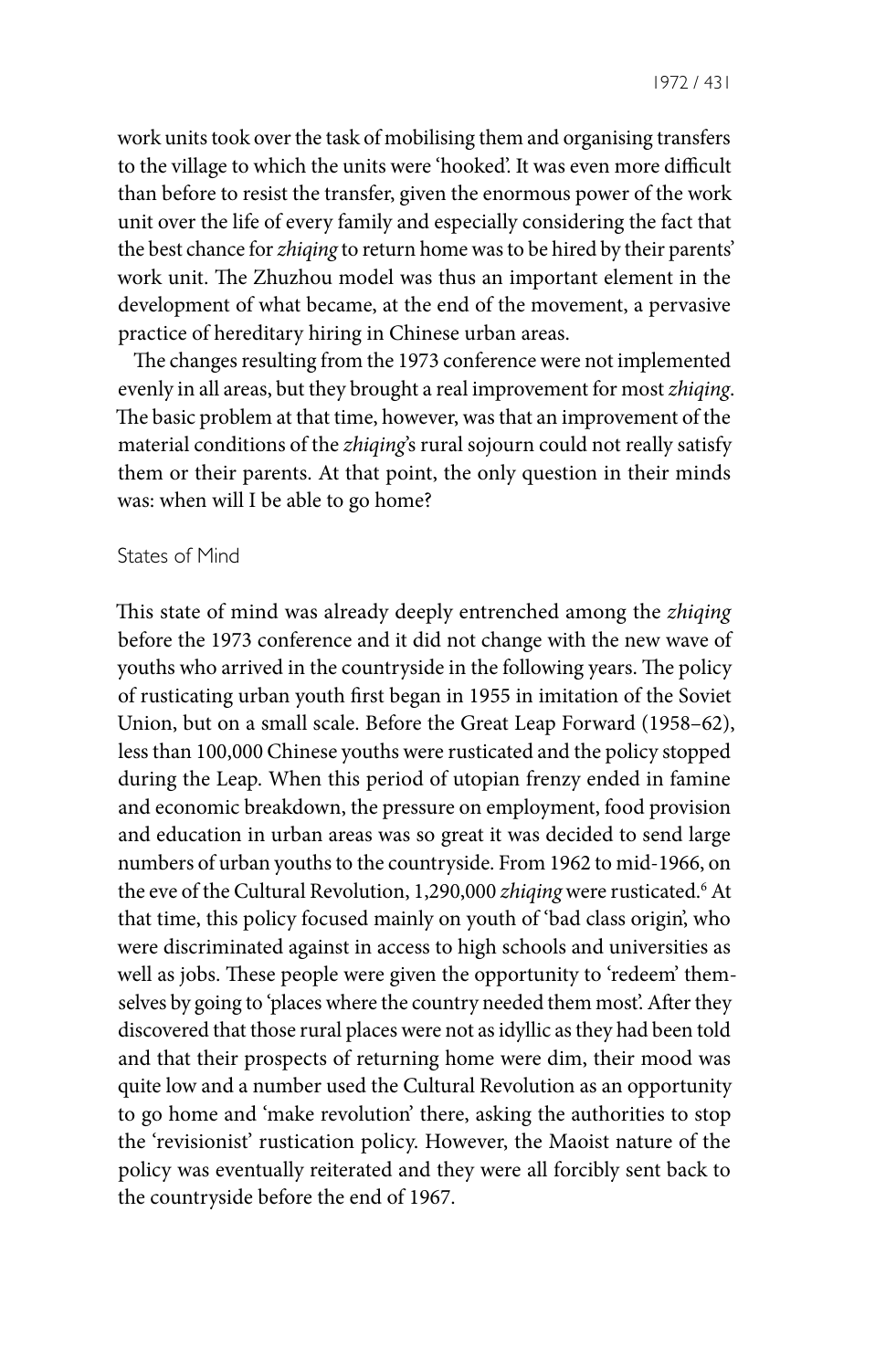After the beginning of the Cultural Revolution, there were no new departures to the countryside, as the chaotic situation did not permit this type of organised bureaucratic activity. But in 1967, some Red Guards, disappointed by the orientation taken by their movement and stimulated by some of Mao's speeches, asked to go to the countryside to merge with the peasant masses and continue the revolution there.7 Only about 2,000 Red Guards left this way in 1967 but, by mid-1968, as Mao was already thinking of putting an end to the Red Guard movement and restoring order, some provinces encouraged secondary school students to go to the countryside in an organised way. This movement accelerated after Mao himself published an editorial and then a directive on the front page of the *People's Daily* on 5 September and 13 September, respectively, but there was still resistance from those Red Guards who refused to abandon their fight and from parents who were worried about sending their children away, often to faraway border regions, with no guarantees about their fate in the countryside or their future return. Mao, then, decided to strike hard. On 21 December 1968, a directive from him was read on the evening radio news and published on the front page of the *People's Daily* the following day. It said:

It is absolutely necessary for educated young people to go to the countryside to be re-educated by the poor and lower-middle peasants. Cadres and other city people should be persuaded to send their sons and daughters to the countryside when they have finished junior or senior high school, college, or university. Let's mobilise. Comrades throughout the countryside should welcome them.

A huge mobilisation was immediately launched and, in the following months, most urban secondary school students were declared to have graduated and were sent to the countryside in an atmosphere of frenzied excitement. From the end of 1968 to the spring of 1970, about five million *zhiqing* went either to villages in their own province or, in the case of the biggest cities, to faraway border regions where they were often integrated into military farms that were later transformed into state farms. Such farms at least had the advantage of providing a monthly salary and enough food on which to survive, while in the villages there was no such guarantee, as we have seen. However, according to official statistics, only 15 percent of *zhiqing* were enrolled in farms (about 2.5 million of a total of 16.5 million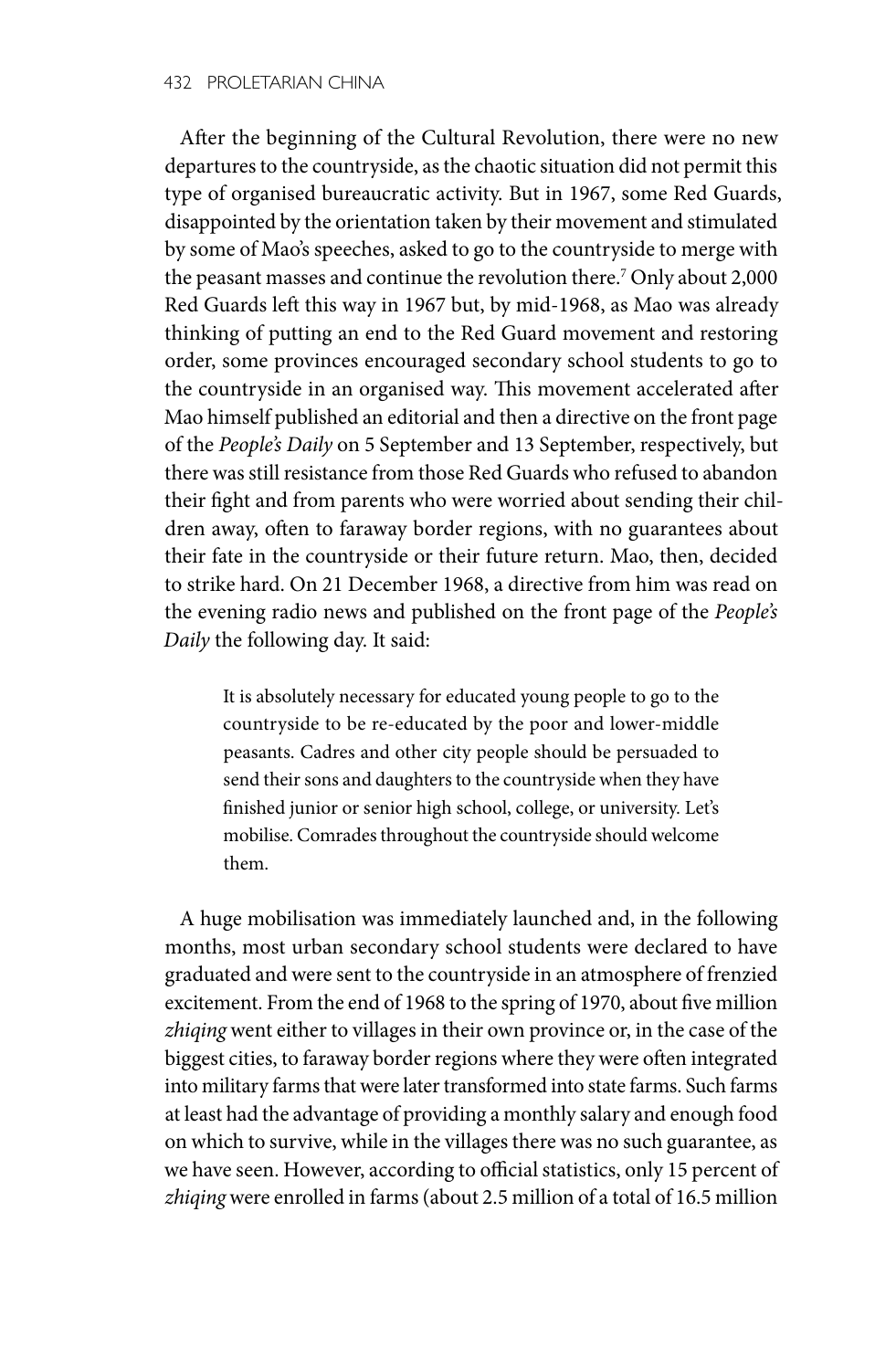sent to the countryside during the period 1967–79).<sup>8</sup> From 1974 to 1979, two million youths were sent to separate *zhiqing* farms or plantations, but these were only collective units without a guaranteed salary.<sup>9</sup>

The overhaul of the system prompted by Mao's letter to Li Qinglin was by then incapable of gaining the acceptance of the *zhiqing*, who tried all methods to end their rural sojourn—by bribing officials or by extreme actions like harming themselves physically, returning illegally to the cities or escaping to foreign places such as Hong Kong or Burma. Even those who had a good attitude in the countryside, openly praised the policy and went as far as becoming cadres at the lowest levels were hoping to be eventually rewarded with an urban posting. The few who found jobs in which their talents were not wasted, such as primary schoolteachers or 'barefoot doctors', were looking for opportunities to leave as well.

## The Wind of Return

The rustication policy also became a bone of contention between the two main political factions at the top of the Party: the Maoist radicals insisted on the necessity for the *zhiqing* to 'take root'—that is, to become peasants for life—whereas the moderates favoured a rotation system. Although the former made more noise, the latter had more influence over the daily management of the country, so a steady flow of returns continued. However, the number of returns was always lower than that of departures, which explains why the peak in the number of *zhiqing* actually present in the countryside (almost nine million) came in 1977.<sup>10</sup> In addition, after Mao's death and the arrest of the Gang of Four, Mao's successor, Hua Guofeng (who had organised the 1973 conference), decided to continue to pursue rustication—another factor behind the 1977 peak. But the questioning of all Maoist policies in 1978 brought hesitation among the leaders. This was supposed to be solved by a new work conference, which took place from 31 October to 10 December 1978. The conference decided to reduce the numbers sent to the countryside, with the objective of stopping the transfers after a few years. At the same time, the gradual return of the *zhiqing* sent to villages was also scheduled. However, new problems arose as the Chinese authorities announced that *zhiqing* sent to state farms were no longer considered *zhiqing* but employees of the farms. This decision caused an uproar among the *zhiqing* concerned, which translated into a desperate, spontaneous movement that included petitions, strikes, hunger strikes and the dispatch of delegations. This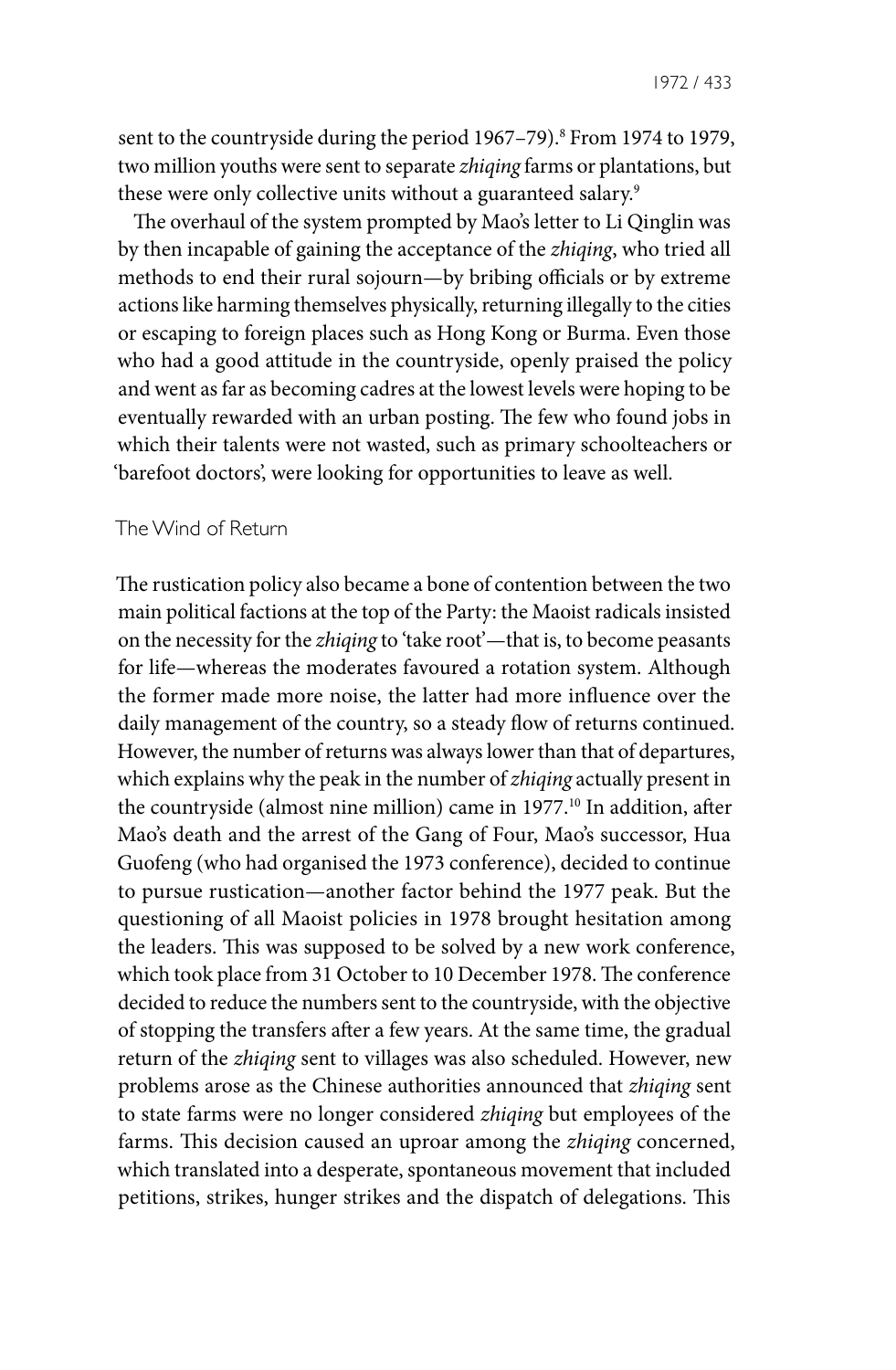resulted in a general 'wind of return' (回城风), which the authorities eventually decided to accept—although without saying so publicly. From 1978 until the end of 1980, there was a wave of returns that brought some six million *zhiqing* back to the cities.

Taking advantage of the political openness of late 1978, the *zhiqing* were then the first social group in the People's Republic of China to succeed in altering significantly the plans of the authorities in their favour. Of course, the new Party leadership's decision to prioritise economic development made the rustication policy untenable in the long run. The policy was indeed totally irrational from an economic as well as a sociological or psychological point of view. The active resistance of the *zhiqing* came after a decade of passive resistance, which had expressed itself in many ways and played an important role in fostering corruption in China and led to a general decline in idealism and basic ethics. Most of the opportunities to leave the countryside were arbitrary: entrance to university did not require passing an exam but only currying political support; being hired by the army or an urban work unit also depended on pulling strings; and return for medical reasons depended on a medical certificate, which could be bought.

Towards the end of the movement, the authorities acknowledged in internal discussions that by spending seven billion yuan, the state had just bought four discontents: that of the *zhiqing*, of their parents, of the peasants and of the state itself.11 Considering the enormous cost of this movement, not only for the *zhiqing* and their parents, but also for the state and for the peasants who shared the financial burden of the installation and maintenance of a labour force that was not needed, the question is: why did this policy endure so long?

This movement served multiple purposes and, in the course of its long history from 1955 to 1980, the motivations of the leadership evolved with the situation. In border regions, the main objectives included land clearing and boosting the strategic presence of Han people in minority and/or scarcely populated areas. But in certain periods, the main motive was certainly economic—that is, to alleviate the problem of urban unemployment. Many people, including scholars, consider this the real rationale behind the whole movement, but this view is simplistic. It is true rustication was used in some periods for this purpose, especially after the catastrophic Great Leap Forward and at the end of the Red Guards movement, when it would have been difficult for the Chinese authorities to provide jobs for youth after years of turmoil. But in both these periods,